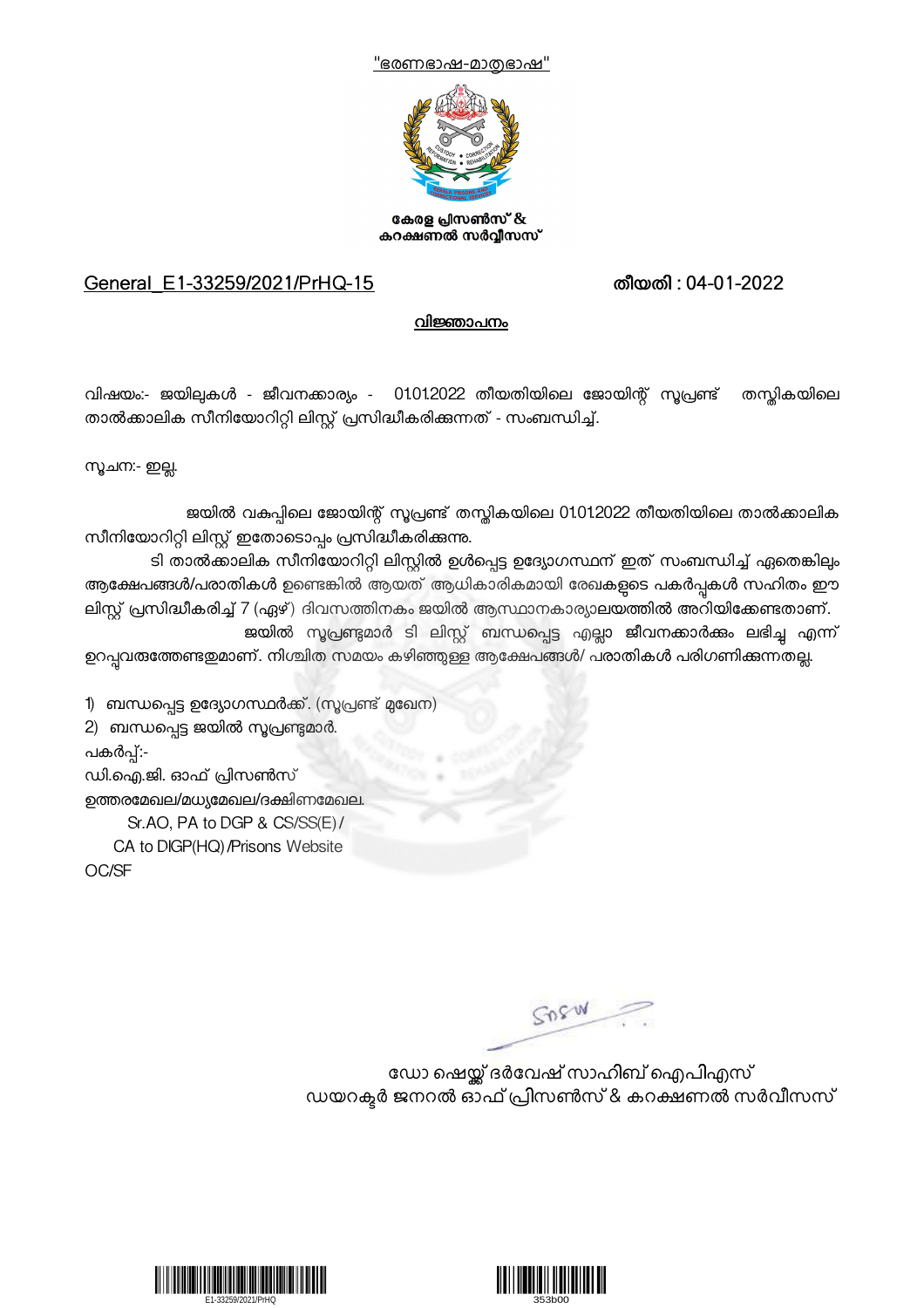

General\_E1-33259/2021/PrHQ-996 Dated : 04-01-2022

## **PROVISIONAL SENIORITY LIST OF JOINT SUPERINTENDENT AS ON 01.01.2022**

## Sanctioned Strength : 25

| S1.<br>No. | Name                              | Date of<br><b>Birth</b> | General     | Qualification<br>Departmental       | Date of<br>entry<br>in service | Order No. & date<br>of promotion                             | Probation<br>declared or<br>not | Remarks |
|------------|-----------------------------------|-------------------------|-------------|-------------------------------------|--------------------------------|--------------------------------------------------------------|---------------------------------|---------|
|            | K. Anil Kumar                     | 29.05.1970 Degree       |             | <b>Account Test</b><br>(L) & KJOT   |                                | GO(Rt.)<br>10.11.1999 No.2270/2012/Home,<br>dated:28.07.2012 | Yes                             |         |
| 2          | D. Sathyaraj                      | 23.03.1969 Degree       |             | <b>Account Test</b><br>(L) & KJOT   |                                | GO(Rt.)<br>17.04.1995 No.2271/2013/Home,<br>dated:15.10.2013 | Yes                             |         |
| 3          | V. Jayakumar                      | $[01.06.1976]$ Degree   |             | Account Test<br>(L) & KJOT          |                                | GO(Rt.)<br>12.02.1996 No.2271/2013/Home,<br>dated:15.10.2013 | Yes                             |         |
| 4          | P. Vijayan                        | 30.05.1968 Degree       |             | <b>Account Test</b><br>(L) & KJOT   |                                | GO(Rt.)<br>26.12.1994 No.1477/2016/Home,<br>dated:03.05.2016 | Yes                             |         |
| 5          | <b>B.</b> Dinesh                  | 26.08.1972 Degree       |             | <b>Account Test</b><br>$(L)$ & KJOT |                                | GO(Rt.)<br>01.11.1994 No.1477/2016/Home,<br>dated:03.05.2016 | Yes                             |         |
| 6          | T.R. Rajeev                       | 20.05.1976 Degree       |             | <b>Account Test</b><br>$(L)$ & KJOT |                                | GO(Rt.)<br>16.09.1996 No.1477/2016/Home,<br>dated:03.05.2016 | Yes                             |         |
| 7          | K.V. Jagadeesan 27.05.1966 Degree |                         |             | <b>Account Test</b><br>(L) & KJOT   |                                | GO(Rt.)<br>23.02.1989 No.1477/2016/Home,<br>dated:03.05.2016 | Yes                             |         |
| 8          | S. Sajeev                         | 30.05.1979 Degree       |             | <b>Account Test</b><br>(H) & KJOT   |                                | GO(Rt.)<br>29.09.2009 No.1837/2017/Home,<br>dated:17.07.2017 | Yes                             |         |
| 9          | K. Venu                           | $[08.10.1975]$ Degree   |             | <b>Account Test</b><br>(L) & KJOT   |                                | GO(Rt.)<br>29.09.2009 No.1837/2017/Home,<br>dated:17.07.2017 | Yes                             |         |
| 10         | K.B. Ansar                        | 15.04.1981 Degree       |             | <b>Account Test</b><br>(H) & KJOT   |                                | GO(Rt.)<br>06.01.2010 No.3131/2017/Home,<br>dated:24.11.2017 | Yes                             |         |
|            | 11 Binodu George                  | 25.05.1979 Degree       |             | <b>Account Test</b><br>$(H)$ & KJOT |                                | GO(Rt.)<br>06.01.2010 No.1118/2018/Home,<br>dated:17.04.2018 | Yes                             |         |
|            | 12 K.V. Baiju                     | 30.04.1975              | <b>SSLC</b> | <b>Account Test</b><br>(L) & KJOT   |                                | GO(Rt.)<br>18.06.1994 No.2206/2018/Home,<br>dated:30.07.2018 | Yes                             |         |
| 13         | N. Raveendran                     | [03.04.1968]            | <b>SSLC</b> | Account Test<br>(L) & KJOT          |                                | GO(Rt.)<br>27.11.1987 No.2803/2019/Home,<br>dated:15.10.2019 | Yes                             |         |
| 14         | P.J. Salim                        | 08.05.1966              | <b>SSLC</b> | <b>Account Test</b><br>(L) & KJOT   |                                | GO(Rt.)<br>16.04.1990 No.2803/2019/Home,<br>dated:15.10.2019 | Yes                             |         |
| 15         | Rajesh<br>Kumar.R.S.              | 30.05.1978 Degree       |             | <b>Accounts Test</b><br>(L) & KJOT  | 06.01.2010                     | GO(Rt.) No.4/2020/Home,<br>dated:01.01.2020                  | Yes                             |         |
|            |                                   |                         |             | Accounts Test                       |                                | GO(Rt.)<br><u> III OIIII III III OIIIII III</u>              |                                 |         |